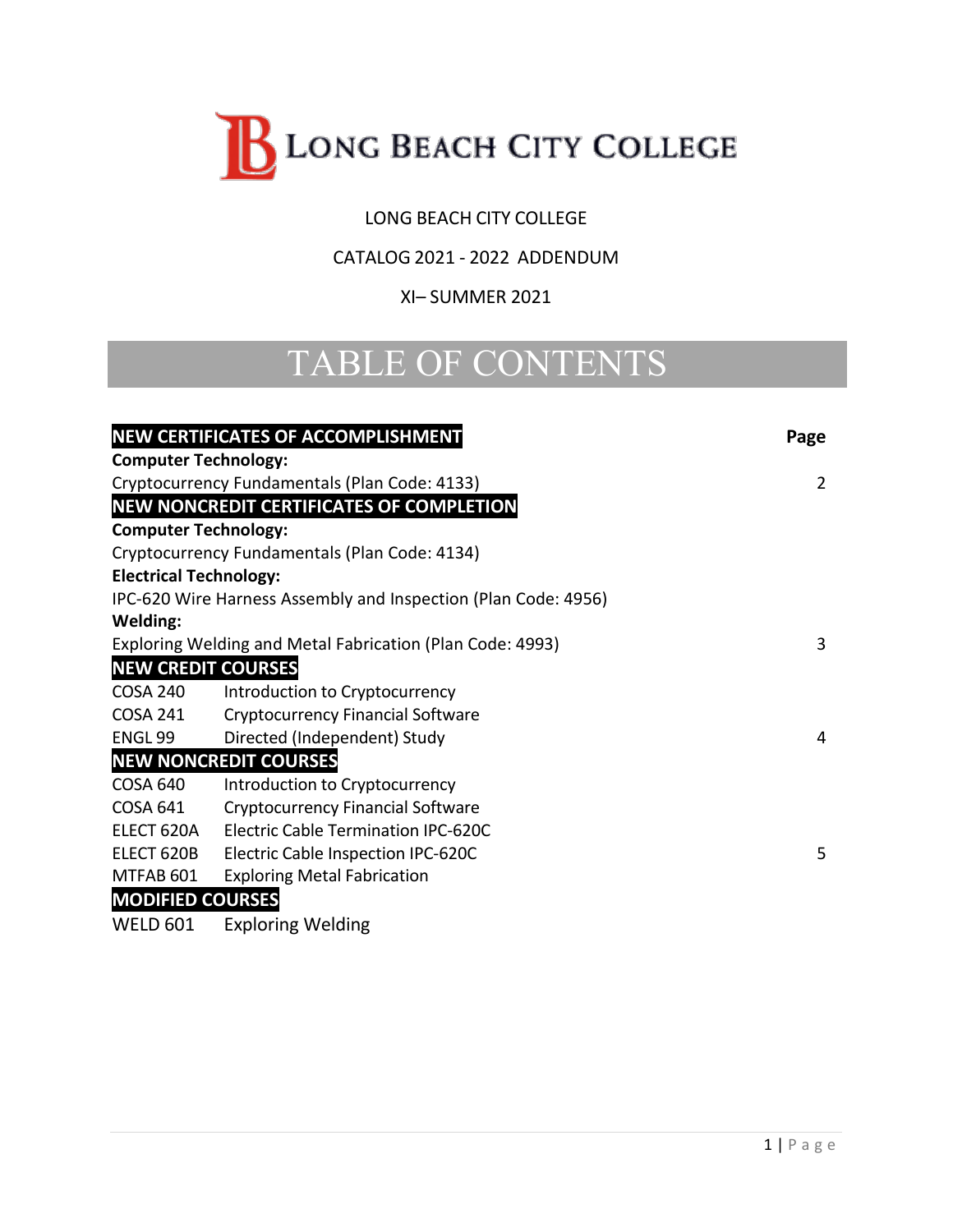## NEW CERTIFICATES OF ACCOMPLISHMENT

### **Computer Technology**

#### **Certificate of Accomplishment, Cryptocurrency Fundamentals (Plan Code: 4133)**

Students will learn the concepts and technologies behind cryptocurrency and blockchain and the software applications and platforms commonly used to research, analyze, invest, and manage Cryptocurrency assets.

Program Student Learning Outcomes:

• Explain cryptocurrencies and how they function on a technical and financial level.

#### **REQUIRED COURSES UNITS**

| ILL QUIILD COUITS  |                                   | . |
|--------------------|-----------------------------------|---|
| COSA 240           | Introduction to Cryptocurrency    |   |
| COSA 241           | Cryptocurrency Financial Software |   |
| <b>TOTAL UNITS</b> |                                   |   |

# NEW NONCREDIT CERTIFICATE OF COMPLETION

#### **Computer Technology**

#### **Certificate of Completion, Cryptocurrency Fundamentals (Plan Code: 4134)**

Students will learn the concepts and technologies behind cryptocurrency and blockchain and the software applications and platforms commonly used to research, analyze, invest, and manage Cryptocurrency assets.

Program Student Learning Outcomes:

• Explain cryptocurrencies and how they function on a technical and financial level.

| <b>REQUIRED COURSES</b> |                                          | <b>HOURS</b> |
|-------------------------|------------------------------------------|--------------|
| COSA 640                | Introduction to Cryptocurrency           | 18           |
| COSA 641                | <b>Cryptocurrency Financial Software</b> | 18           |
| <b>TOTAL HOURS</b>      |                                          | 36           |

#### **Electrical Technology**

**Certificate of Completion, IPC-620 Wire Harness Assembly and Inspection (Plan Code: 4956)** Students enrolling in ELECT 620A and ELECT 620B will be learning cable harness assembly, testing and inspection skills completed per IPC/WHMA-A-620 industry standards. Students will learn the proper use of the requisite tools and assembly methods. Completion of these two classes provides students with an employment pathway in the Aerospace and Electrical Cable Harness Assembly positions. There are no prerequisite skills required to enter ELECT 620A.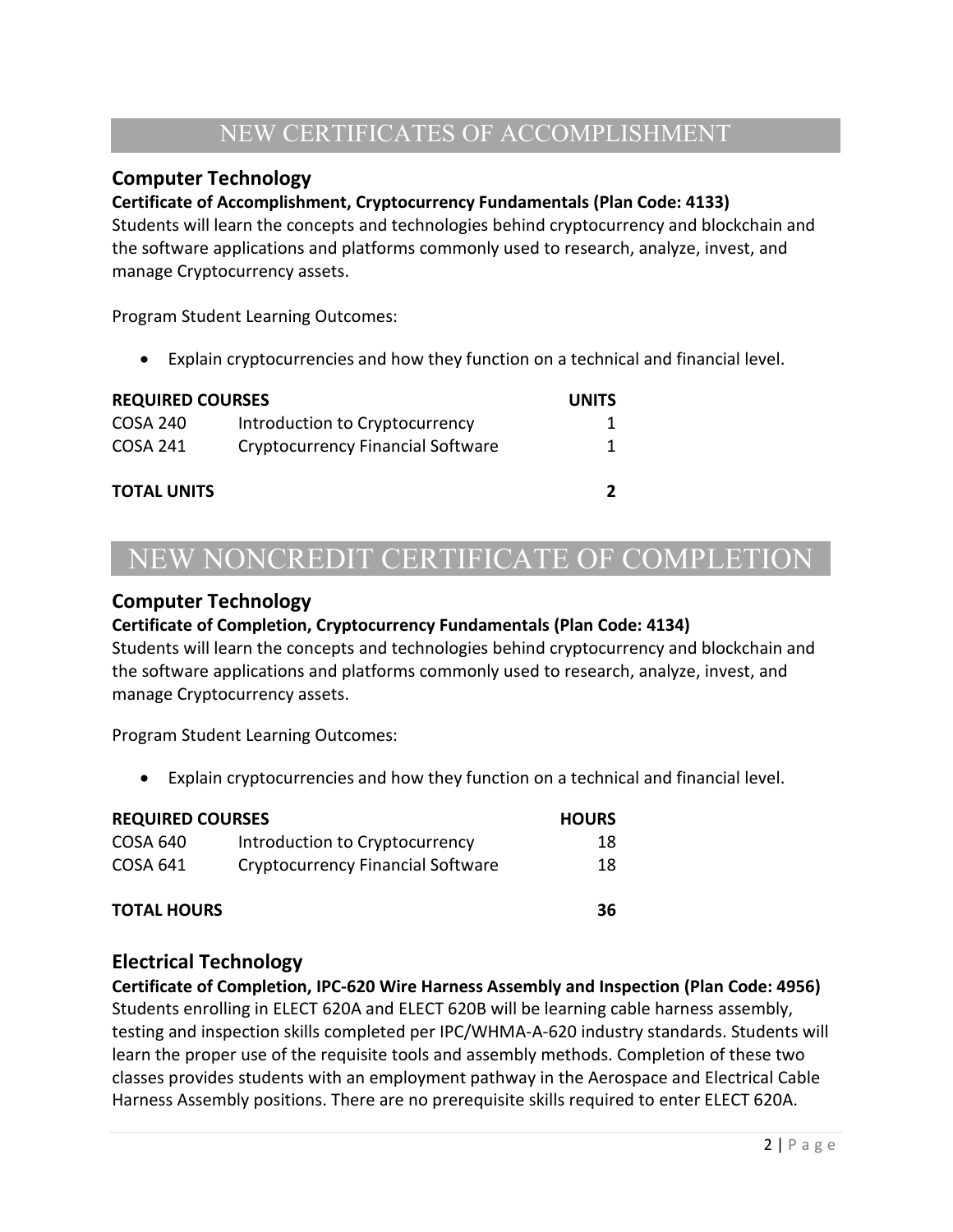Program Student Learning Outcomes:

• Demonstrate the ability to assemble, test, and inspect cable harnesses.

| <b>REQUIRED COURSES</b> |                                     | <b>HOURS</b> |
|-------------------------|-------------------------------------|--------------|
| ELECT 620A              | Electric Cable Termination IPC-620C | 72           |
| ELECT 620B              | Electric Cable Inspection IPC-620C  | 36           |
| <b>TOTAL HOURS</b>      |                                     | 108          |

#### **Welding Technology**

**Certificate of Completion, Exploring Welding and Metal Fabrication (Plan Code: 4993)** The Certificate of Completion in Exploring Welding and Metal Fabrication is designed for those interested in exploring the welding and metal fabrication fields. Course work includes an entrylevel study with an emphasis on the safe application of fundamental metal fabrication and welding techniques and practices. This program prepares the student for an entry-level position in the metal fabrication and/or welding industry.

Program Student Learning Outcomes:

• Demonstrate the basic skills to safely model, fabricate and weld a metal part.

| <b>REQUIRED COURSES</b> | <b>HOURS</b>                       |    |
|-------------------------|------------------------------------|----|
| WELD 601                | <b>Exploring Welding</b>           | 18 |
| MTFAB 601               | <b>Exploring Metal Fabrication</b> | 18 |
| <b>TOTAL HOURS</b>      |                                    |    |

# NEW CREDIT COURSES

#### **COSA 240 1 units**

#### **Introduction to Cryptocurrency**

#### **18 hours lecture**

Grading: letter grade or pass/no pass.

This course introduces the concepts and technologies behind cryptocurrency and blockchain. Topics include the basis of cryptocurrency, the relation to blockchain technology, the acquisition, management, and technology used in securing cryptocurrency in open and distributed financial systems. This course is for students who want to understand the role cryptocurrency plays in society.

#### **COSA 241 1 units Cryptocurrency Financial Software 18 hours lecture**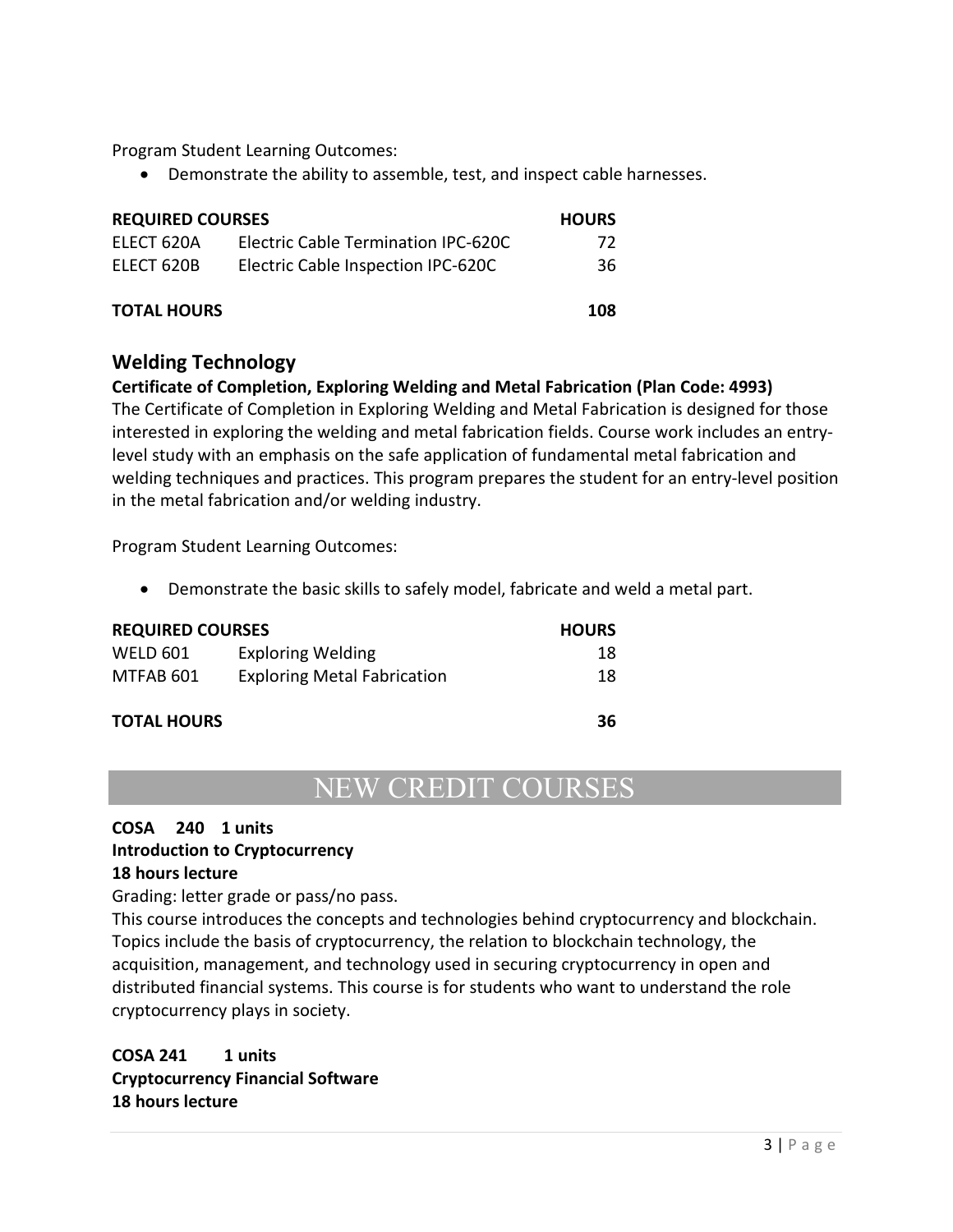Grading: letter grade or pass/no pass.

This course covers the software applications and platforms currently used in the field of Cryptocurrency. Topics will include the types of software commonly used to research, analyze, invest, and manage Cryptocurrency assets. This course is designed for anyone considering entering into Cryptocurrency financial services and investing.

#### **ENGL 99 1.0 - 3.0 units Directed (Independent) Study 54 hours lecture**

Grading: pass/no pass.

This course provides the student an opportunity to explore research problems in English not covered in the regular departmental offerings. Regular conferences with the instructor are coordinated with assigned work and/or research projects.

# NEW NONCREDIT COURSES

#### **COSA 640 0 units Introduction to Cryptocurrency 18 hours lecture**

Grading: non graded.

This course introduces the concepts and technologies behind cryptocurrency and blockchain. Topics include the basis of cryptocurrency, the relation to blockchain technology, the acquisition, management, and technology used in securing cryptocurrency in open and distributed financial systems. This course is for students who want to understand the role cryptocurrency plays in society.

#### **COSA 641 0 units**

#### **Cryptocurrency Financial Software 18 hours lecture**

Grading: non graded.

This course covers the software applications and platforms currently used in the field of Cryptocurrency. Topics will include the types of software commonly used to research, analyze, invest, and manage Cryptocurrency assets. This course is designed for anyone considering entering into Cryptocurrency financial services and investing.

#### **ELECT 620A 0 units**

#### **Electric Cable Termination IPC-620C**

#### **18 hours lecture, 54 hours laboratory**

Grading: non graded.

This course is the first of two courses where students learn proper cable termination methods and practices while working under the industry standard IPC/WHMA-A-620. The IPC/WHMA-A-620 standard provides the electronics industry with the most current criteria for the